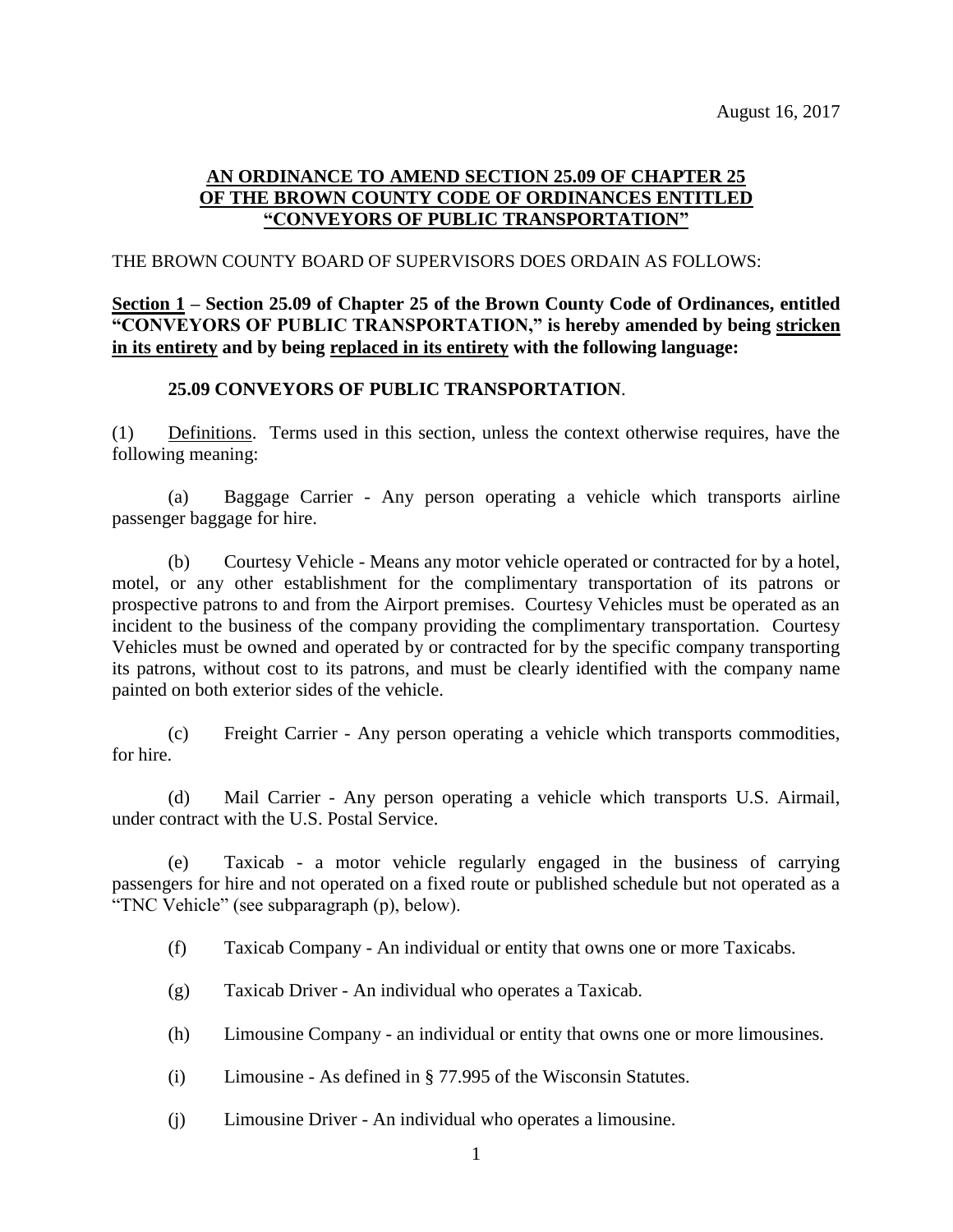(k) Vehicle - Every device in, upon, or by which any person or property is or may be transported or drawn upon a public highway.

(l) Terminal building - That building located at 2077 Airport Drive, at Green Bay Austin Straubel International Airport which is used by passengers enplaning and deplaning aircraft.

(m) Transportation Network Company (TNC) - As defined in § 440.40(6) of the Wisconsin Statutes.

(n) Transportation Network Services - As defined in § 440.40(7) of the Wisconsin Statutes.

(o) Trip – each instance in which (i) a Participating Driver affiliated with a TNC exits the Airport Geo-Fence with a passenger arranged through that TNC's digital network, or (ii) a Taxicab affiliated with a Taxicab Company exits the Airport with a passenger that was picked up at the Airport.

(p) TNC Vehicles - Any vehicle used by a Participating Driver while providing TNC Services.

(q) Participating Driver - As defined in § 440.40(3) of the Wisconsin Statutes.

(r) Shuttle Company - an individual or entity operating for hire on a pre-reserved basis, a Shuttle Vehicle, from the Airport and who has and shall keep in full force and effect, a Certificate of Common Carrier issued by the State of Wisconsin.

(s) Shuttle Vehicle - a van or similar vehicle regularly engaged in the business of carrying passengers for hire, having a maximum seating capacity of twenty-two (22) persons behind the driver but not operated as a Taxicab, Limousine, nor a TNC Vehicle (see subparagraphs (e), (i), and (p), above).

(t) Shuttle Driver - an individual who operates a Shuttle Vehicle.

(u) Commercial Ground Transportation - Any person or entity that provides transportation services including, but not limited to, the activities defined in subsections (a), (b), (c), (d), (e), (f), (g), (h), (i), (j), (m), (n), (p), (q), (r), (s), and (t), above.

(2) Purpose/Applicability. The purpose of this Section 25.09 is to regulate all companies and persons engaged in commercial ground transportation activities at Green Bay Austin Straubel International Airport (Airport) and all such companies and persons shall comply with the rules and regulations contained in this Section 25.09 or as established from time to time by the Airport Director, such rules and regulations to be consistent with this Section 25.09. For the purpose of this Section 25.09, an owner or operator of a vehicle is not "engaged in commercial ground transportation activities" if the owner or operator solely drops off a passenger and, after dropping off the passenger, immediately leaves Airport property without accepting another fare. Provided that with respect to TNCs, TNC Vehicles, and Participating Drivers operating at the Airport, only subsections (8), (9), (10), (11), (12), (13),(25), (26), (27), (28), and (29) shall apply thereto.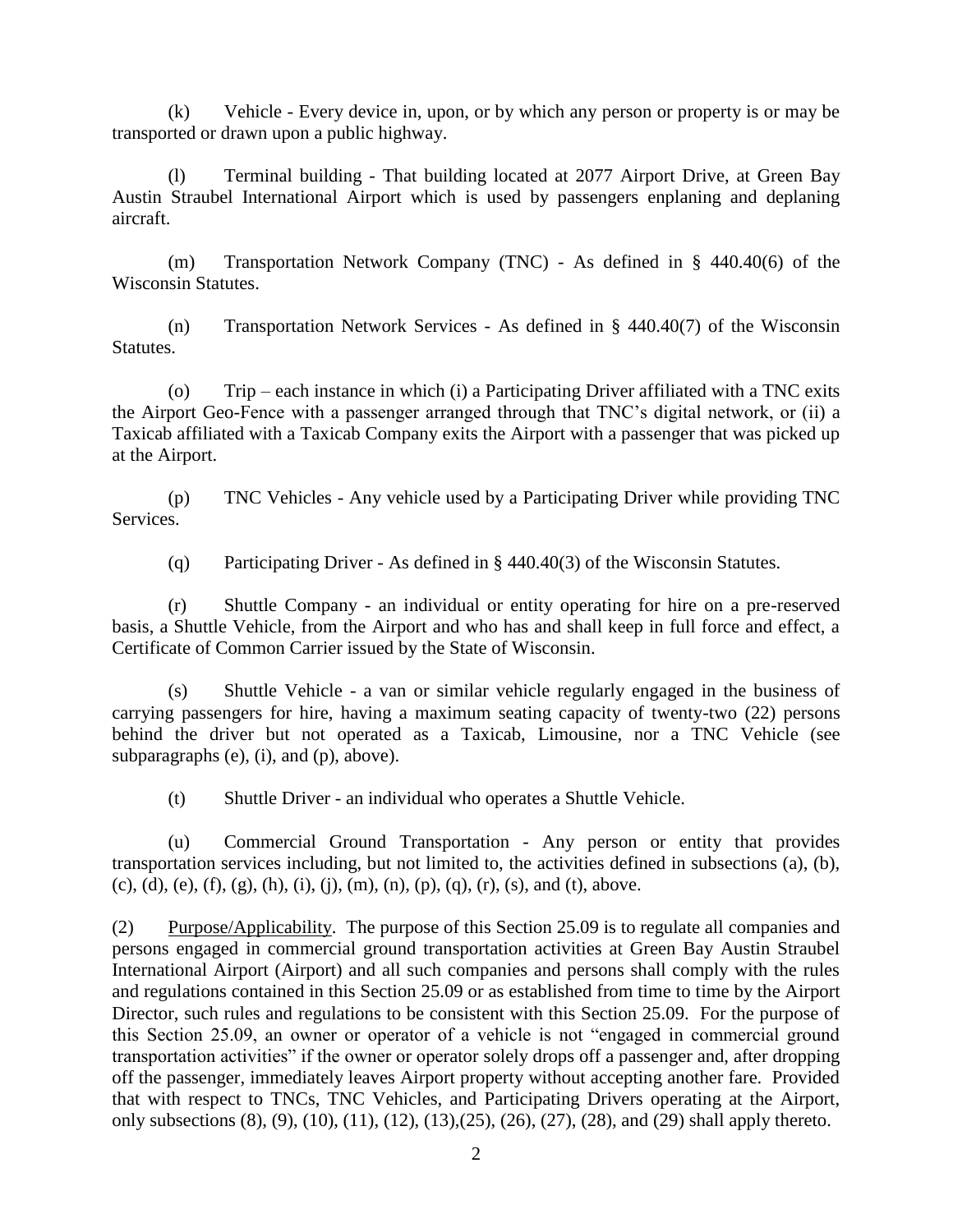(3) Taxicab Driver, Limousine Driver, Shuttle Driver - Requirements. If a Permit is required under subsection (5), (14), or (18), then before a Taxicab Company, Limousine Company, or Shuttle Company allows an individual to be a Taxicab Driver, Limousine Driver, or Shuttle Driver for the company, the company shall do all of the following:

(a) Require the individual to submit an application to the company that includes at least all of the following:

- (i) The individual's full legal name, address, and age.
- (ii) A copy of the individual's driver's license.
- (iii) The individual's driving history.

(b) Conduct, or have a third party conduct, a local and national criminal background check for the individual that includes all of the following:

(i) A multi-state and multi-jurisdictional criminal records locator or other similar commercial nationwide data base with validation.

- (ii) A National Sex Offender Registry data base.
- (c) Obtain and review a driving history research report for the individual.

(4) Who May Not be a Taxicab Driver, Limousine Driver, or Shuttle Driver. If a Permit is required under subsection (5), (14), or (18), then a Taxicab Company, Limousine Company, or Shuttle Company shall not allow any of the following individuals to be a Taxicab Driver, Limousine Driver, or Shuttle Driver for the company:

(a) An individual who has had more than three (3) moving violations, as defined in §  $343.01(2)(cg)$ , Wis. Stats., in the past three (3) years, or one (1) conviction in the past three (3) years for an offense listed under § 351.02(1)(a), Wis. Stats.

(b) An individual who, in the last seven (7) years, committed an offense that resulted in a suspension, revocation, or other conviction counted under § 343.307(1), Wis. Stats., or was convicted of a sex offense, as defined in § 301.45(1d)(b), Wis. Stats., or of any crime involving fraud, theft, damage to property, violence, acts of terror, or the use of a motor vehicle in the commission of a felony.

(c) An individual whose information is contained in the Sex Offender Registry under § 301.45, Wis. Stats., or on the National Sex Offender Public Website.

(d) An individual who does not possess a valid driver's license.

(e) An individual who is not at least 19 years of age.

(5) Taxicab Company Permit. No Taxicab Company shall engage in commercial ground transportation activity at the Airport without a permit; a Taxicab is not engaged in commercial ground transportation activity if the owner or operator solely drops off a passenger and, after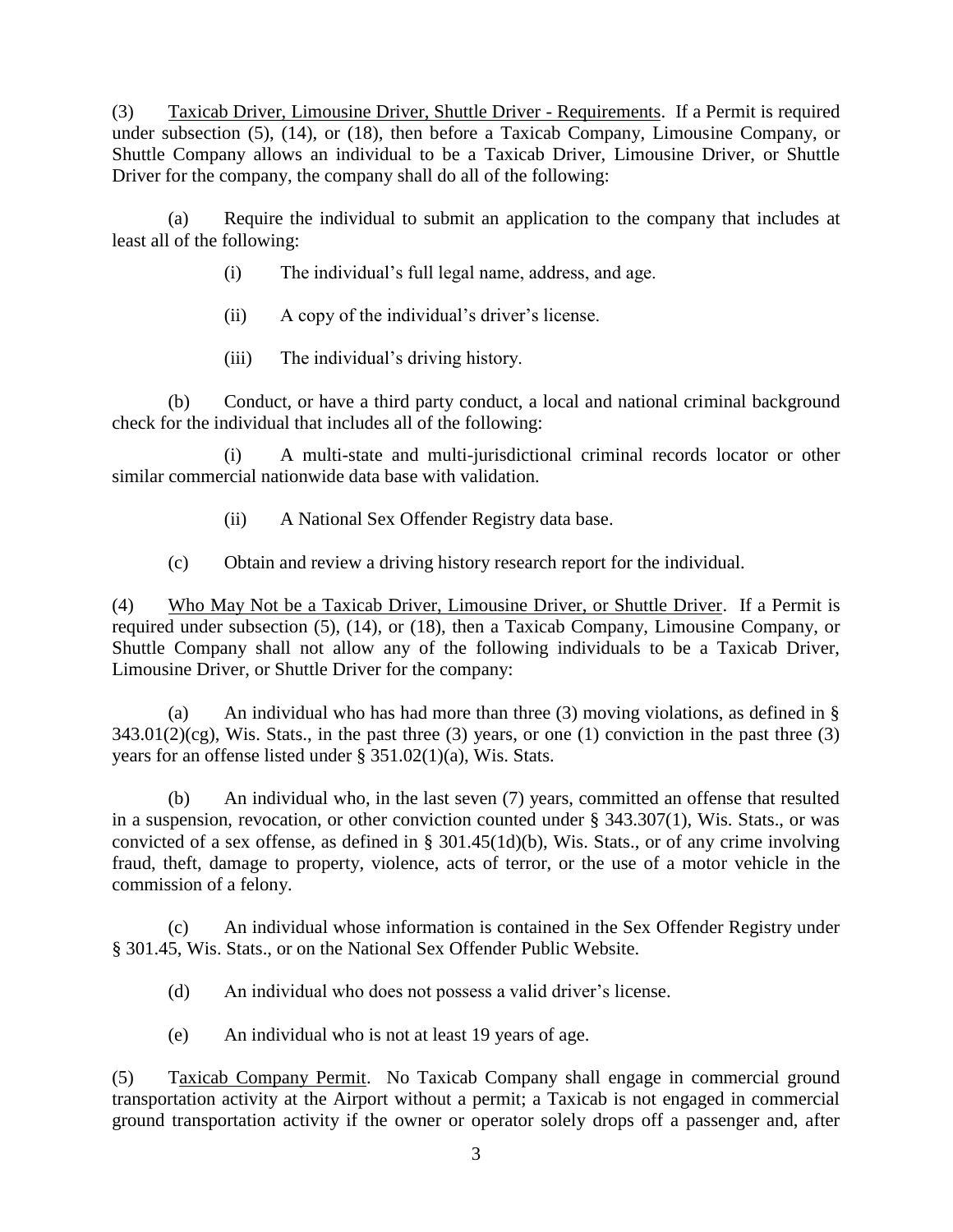dropping off the passenger, immediately leaves Airport property without accepting another fare. The Permit will be valid for a one (1) year period commencing March 1 of each year through the last day of February of the succeeding year. A Permit may be issued after March 1 (a "Mid-Year Permit") and if a Mid-Year Permit is issued, it shall expire on the last day of the next February; the fees hereinafter set forth shall be the same whether the Permit is issued for a full or partial year. There shall be no refunds for Permittees who cease operations during the Permit year whether voluntarily or through revocation or suspension of the Permit nor if a given Taxicab is no longer owned or operated during the Permit year. Each Taxicab Company must have its own permit even if a given person or persons owns more than one Taxicab Company. The Permit cannot be transferred or assigned. The Permit shall be issued by the Airport Director subject to the following terms and conditions:

(a) To promote safe, orderly, and efficient ground transportation operation at the Airport, to allow for periodic vehicle inspections, reduce congestion and to promote adequate business for Taxicab Companies and Taxicab Drivers, the number of Permits may be limited to such number as the Airport Director determines. If the number of Permits is so limited, the Airport Director shall establish a method for application (e.g., request for proposals) that is uniform for all applicants.

(b) At the time of issuance of a Permit to a Taxicab Company, the Taxicab Company shall execute a "Permit" by and between the Taxicab Company and Brown County. Such Permit shall be on terms determined by the Airport Director, consistent with this ordinance and uniform for all Taxicab Companies.

(c) The Permittee shall abide by applicable laws of the United States and all applicable Statutes, codes, ordinance, rules and regulations of the State of Wisconsin, Brown County, and such rules and regulations as may be prescribed from time to time by the Airport Director, including, without restriction because of enumeration, the parking of Permittee's vehicles on the Airport and the conduct of its operations on Airport property.

(d) All Taxicabs operated by a Taxicab Company shall be permanently marked in letters of sufficient size so that they may be clearly distinguished from both sides of the vehicle from a distance of at least 50 feet, describing the vehicle as a Taxicab and the Taxicab Company that owns or operates that Taxicab.

(e) The Taxicab Company shall furnish satisfactory evidence to Brown County that it carries insurance with a company approved by the County Risk Manager, and the insurance must be for the type and in the minimum amount of coverage protecting the County against liability as established by the County Risk Manager, and as such amounts and types may change from time to time.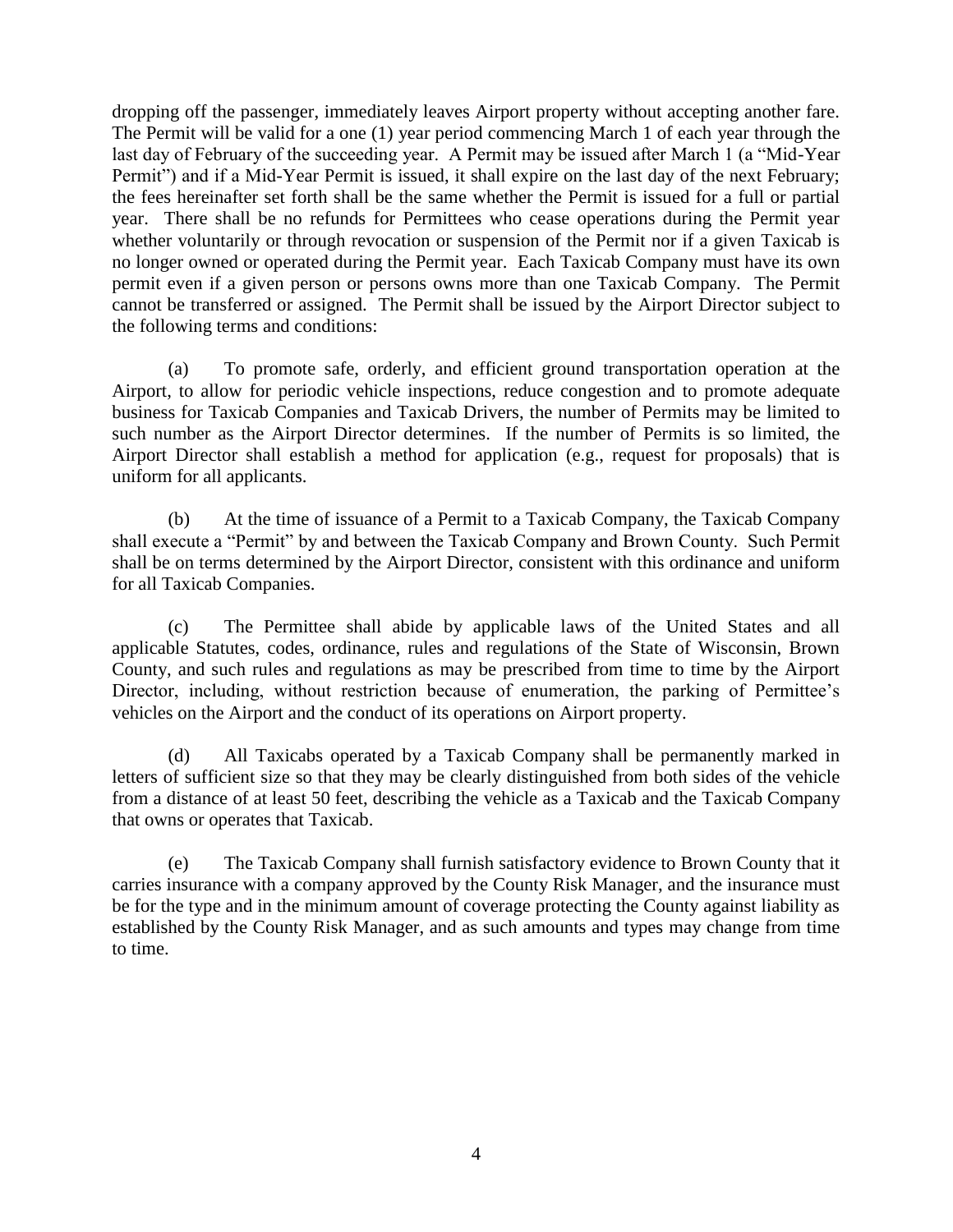(f) A Taxicab Company shall not operate a Taxicab at the Airport unless such Taxicab Company and Taxicab have received a license or permit as a Taxicab Company or Taxicab from a city, village, or town consistent with § 349.24, Wis. Stats., and unless such license or permit remains in full force and effect.

(g) If a Taxicab Company is organized as a corporation or limited liability company, at the time of application and throughout the term of the Permit, the Taxicab Company must be in good standing with the Wisconsin Department of Financial Institutions.

(6) Taxicab Company Fees. For the year commencing March 1, 2017, each Taxicab Company for which a Permit is required under subsection (5) shall pay an annual Permit fee of \$2,000.00 per year or \$200.00 per Taxicab it operates at the Airport, whichever is less. If a Permit has been issued to a Taxicab Company and the foregoing fee paid and the fee paid was less than \$2,000.00, and thereafter the Taxicab Company desires to operate additional Taxicabs at the Airport, then prior to such operation, the Taxicab Company shall pay a fee of \$200.00 and upon payment of such fee, a decal shall be issued for that Taxicab as provided in subsection (7). For succeeding years, the fees under this subjection (6) shall be as established in the County's annual budget.

(7) Permit/Decal Display. Upon compliance with the requirements of this ordinance regarding issuance of Permits including, but not limited to, execution of the required Permit and payment of the required fees, decals shall be issued to the Taxicab Company (the "Taxicab Company Decal"). A Taxicab Company Decal shall be issued for each taxicab for which the fee was paid under subsection (6). The Taxicab Company Decal shall be mounted on the lower lefthand corner of the windshield of the taxicab for which it was issued; the left corner being on the driver's left when seated behind the wheel. The Taxicab Company Decal shall only be displayed on the Taxicab Company taxicab for which it was issued; the Taxicab Company Decal shall not be transferred or displayed on any other Taxicab Company taxicab; provided that if a Taxicab Company Decal has been issued for a given Taxicab and that Taxicab is removed from service and no longer used as a Taxicab (a "Decommissioned Taxicab") and the Taxicab Company replaces the Decommissioned Taxicab with a different Taxicab (the "Replacement Taxicab"), then upon application to the Airport Director and surrender of the Taxicab Company Decal issued for the Decommissioned Taxicab, a Taxicab Company Decal shall be issued for the Replacement Taxicab without payment of an additional fee. The Airport Director may, in his/her discretion, waive the issuance and display of the decal referred to in this subsection.

(8) Transportation Network Company (TNC) Permit. No TNC shall engage in commercial ground transportation activities at the Airport unless it is licensed under § 440.40, *et seq*., Wisconsin Statutes, has been issued the Permit required under this Code Section 25.09, and has signed the required Permit; a TNC is not engaged in commercial ground transportation activity if the owner or operator solely drops off a passenger and, after dropping off the passenger, immediately leaves Airport property without accepting another fare. The Permit will be valid for a one-year period, commencing March 1 of each year through the last day of February of the succeeding year. A Permit may be issued after March 1 (a "Mid-Year Permit") and if a Mid-Year Permit is issued, it shall expire on the last day of the next February; the fees hereinafter set forth shall be the same whether the Permit is issued for a full or partial year. There shall be no refunds for Permittees who cease operations during the Permit year whether voluntarily or through revocation or suspension of the Permit nor if a given TNC Vehicle is no longer operated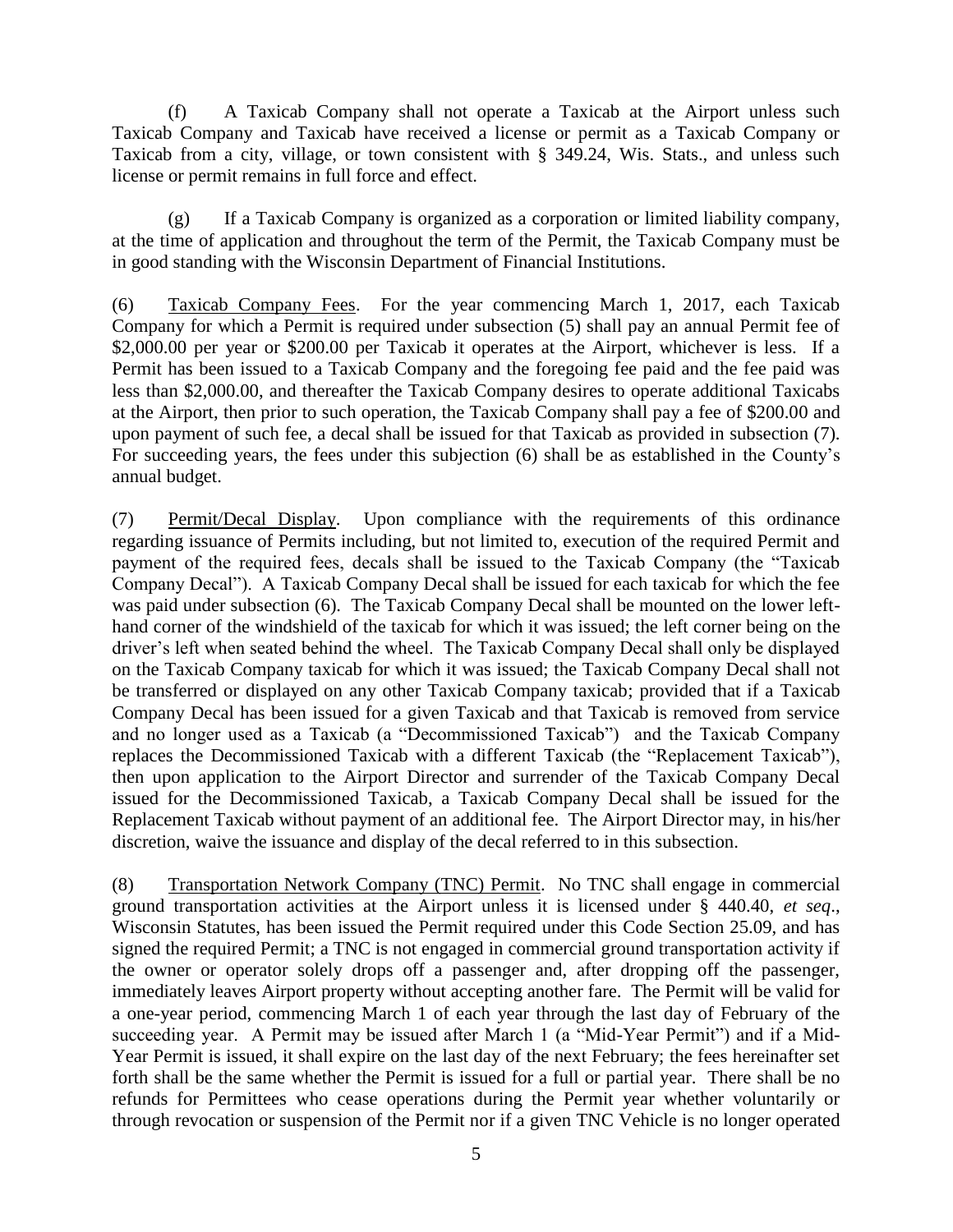by the Participating Driver during the Permit Year. The Permit cannot be transferred or assigned. The Permit shall be issued by the Airport Director subject to the following terms and conditions:

(a) At the time of issuance of a Permit to a TNC, the TNC shall execute a "Permit" by and between the TNC and Brown County. Such Permit shall be on terms determined by the Airport Director, consistent with this ordinance and uniform for all TNCs.

(b) The TNC shall abide by applicable laws of the United States and all applicable Statutes, codes, ordinances, rules and regulations of the State of Wisconsin, Brown County, and such rules and regulations as may be prescribed from time to time by the Airport Director, including, without restriction because of enumeration, the parking of TNC Vehicles on the Airport and the conduct of its operations on Airport property.

(c) All TNC Vehicles shall post or display signage or trade-dress displaying TNC's name and/or logo so that the TNC through whom the TNC Vehicle is being operated is easily identifiable. No TNC Vehicle shall display any other signage such as advertising.

(d) The TNC shall furnish satisfactory evidence to Brown County that it and its Participating Drivers carry insurance for the type and in the minimum amounts of coverage protecting the County against liability as established in § 440.48, Wisconsin Statutes, and as said Statute may be amended from time to time.

(9) TNC Permit Fee. For the year commencing March 1, 2017, each TNC engaged in commercial ground transportation business at the Airport shall pay an annual Permit fee of \$2,000.00 per year or \$200.00 per TNC Vehicle it operates at the Airport, whichever is less. If a Permit has been issued to a TNC and the foregoing fee paid and the fee paid was less than \$2,000.00, and thereafter the TNC desires to operate additional TNC Vehicles at the Airport, then prior to such operation, the TNC shall pay a fee of \$200.00 and upon payment of such fee, a decal shall be issued for that TNC Vehicle as provided subsection (10). For succeeding years, the fees under this subsection (9) shall be as established in the County's annual budget.

(10) Permit/Decal Display. Upon compliance with the requirements of this ordinance regarding issuance of Permits including, but not limited to, execution of the required Permit and payment of the required fees, decals shall be issued to the TNC (the "TNC Decal"). A TNC Decal shall be issued for each TNC Vehicle for which the fee was paid under subsection (9). The TNC Decal shall be mounted on the lower left-hand corner of the windshield of the TNC Vehicle for which it was issued; the left corner being on the driver's left when seated behind the wheel. The TNC Decal shall only be displayed on the TNC Vehicle for which it was issued; the TNC Decal shall not be transferred or displayed on any other TNC Vehicle; provided that if a TNC Decal has been issued for a given TNC Vehicle and that TNC Vehicle is removed from service and no longer used as a TNC Vehicle (a "Decommissioned TNC Vehicle") and the TNC replaces the Decommissioned TNC Vehicle with a different TNC Vehicle (the "Replacement TNC Vehicle"), then upon application to the Airport Director and surrender of the TNC Decal issued for the Decommissioned TNC Vehicle, a TNC Decal shall be issued for the Replacement TNC Vehicle without payment of an additional fee. The Airport Director may, in his/her discretion, waive the issuance and display of the decal referred to in this subsection.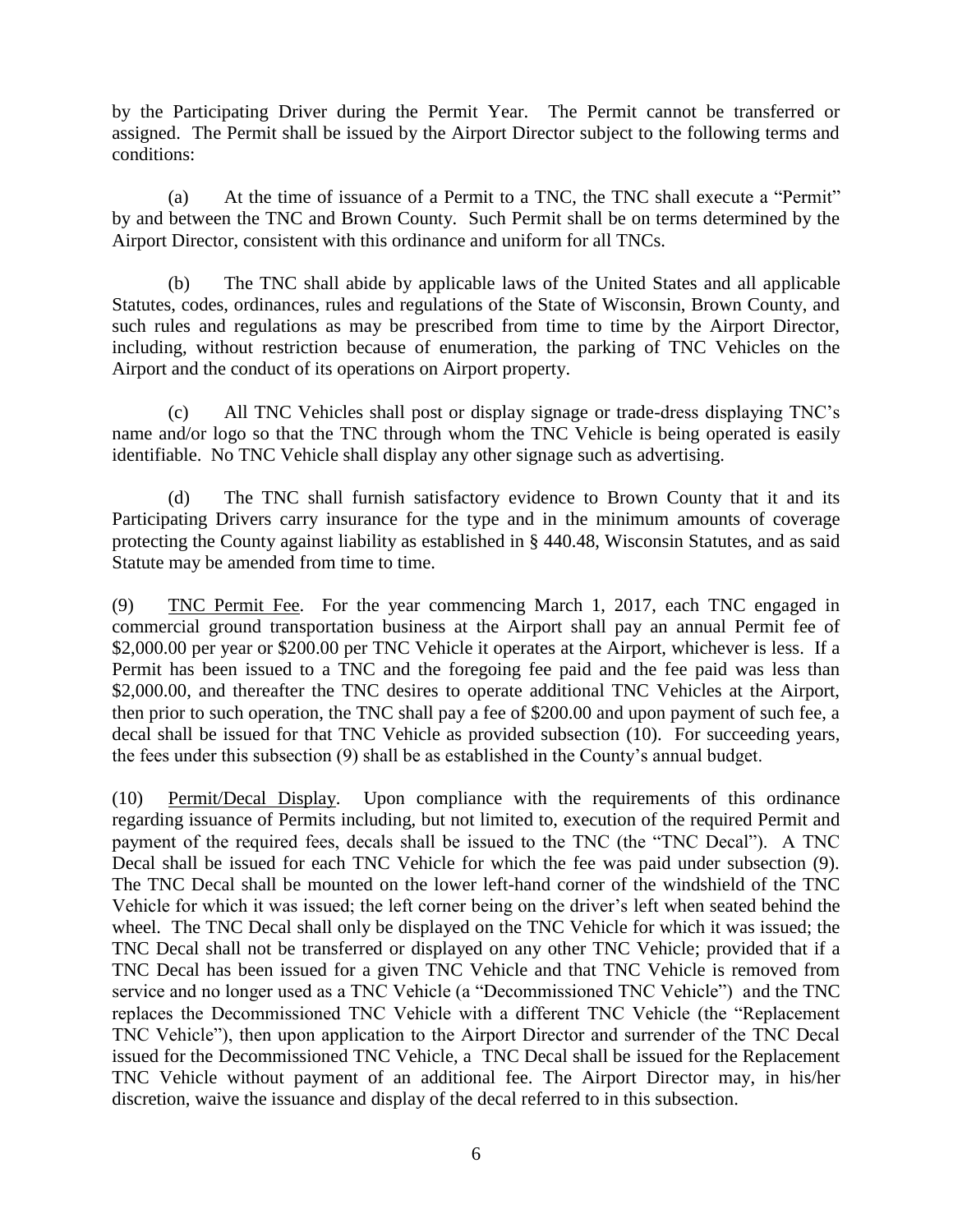(11) Geo-Fence. The TNC shall demonstrate to the Airport Director that the TNC has established a Geo-Fence to manage its business at the Airport and shall notify affiliated Participating Drivers of the establishment of said Geo-Fence. The Geo-Fence shall be comprised of one or more polygons whose points are geographic coordinates, the same to be subject to the approval by the Airport Director or his/her designee.

(12) Participating Driver Information. Each Participating Driver will maintain information on his or her smartphone or other device while using the TNC's digital network that will be used in lieu of a tangible Airport decal or placard. This information will allow the Airport to confirm the following information for any Participating Driver or Vehicle using the TNC's digital network while on Airport grounds:

- (a) Driver identity and color photo;
- (b) Vehicle make, model;
- (c) License plate number;
- (d) Certificates of insurance; and
- (e) The electronic equivalent of a waybill.

(13) Trip Reporting. The Airport Director, or his/her designee, may from time to time establish a "reporting period," e.g., monthly, quarterly, semi-annually, or annually. If the Airport Director or his/her designee establishes a reporting period, the Airport shall notify the TNCs and/or Taxicab Companies and thereafter, and until further notice from the Airport, the notified TNC or Taxicab Company shall within thirty (30) days after the end of a reporting period, submit an operations report to the Airport for the previous reporting period. The report shall be in an agreed upon electronic or paper format and shall contain the total number of Trips for the reporting period. All information submitted in a report shall be accurate.

(14) Limousine Company Permit. No Limousine Company shall engage in commercial ground transportation activities at the Airport without a Permit; a Limousine is not engaged in commercial ground transportation activity if the owner or operator solely drops off a passenger and, after dropping off a passenger, immediately leaves Airport property without accepting another fare. The Permit will be valid for a one (1) year period commencing March 1 of each year through the last day of February of the succeeding year. Limousines must operate on a prereserved (reservation) basis only; on demand service is prohibited. A Permit may be issued after March 1 (a "Mid-Year Permit") and if a Mid-Year Permit is issued, it shall expire on the last day of the next February; the fees hereinafter set forth shall be the same whether the Permit is issued for a full or partial year. There shall be no refund for Permittees who cease operations during the Permit year either voluntarily or through revocation or suspension of the Permit, nor if a given Limousine is no longer operated by the Limousine Company during the Permit Year. The Permit cannot be transferred or assigned. The Permit shall be issued by the Airport Director subject to the following terms and conditions:

(a) At the time of issuance of a Permit to a Limousine Company, the Limousine Company shall execute a "Permit" by and between the Limousine Company and Brown County. Such Permit shall be on terms determined by the Airport Director, consistent with this ordinance and uniform for all Limousine Companies.

(b) The Limousine Company shall abide by applicable laws of the United States and all applicable statutes, codes, ordinances, rules, and regulations of the State of Wisconsin, Brown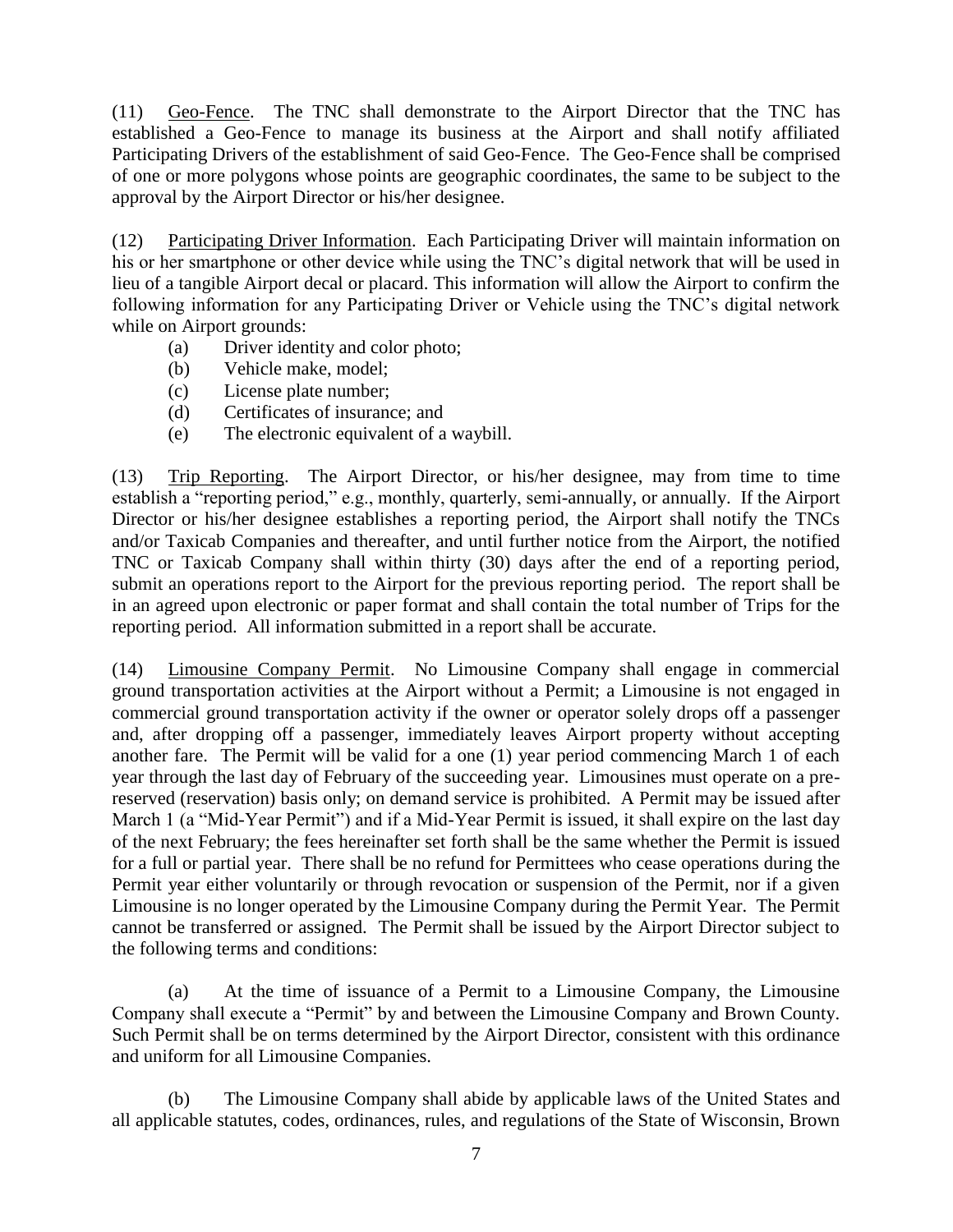County, and such rules and regulations as may be prescribed from time to time by the Airport Director, including, without restriction because of enumeration, the parking of Limousines on the Airport and the conduct of its operations on Airport property.

(c) All Limousines shall post or display signage or trade-dress displaying the Limousine Company's name and/or logo so that the Limousine Company through whom the Limousine is being operated is easily identifiable. No Limousine shall display any other signage such as advertising.

(d) The Limousine Company shall furnish satisfactory evidence to Brown County that it carries insurance with a company approved by the County Risk Manager, and the insurance must be for the type and in the minimum amount of coverage protecting the County against liability as established by the County Risk Manager, and as such amounts and types may change from time to time.

(15) Limousine Company Fees. For the year commencing March 1, 2017, each Limousine Company for which a Permit is required under subsection (14), shall pay an annual Permit Fee of \$2,000.00 per year or \$200.00 per Limousine it operates at the Airport, whichever is less. If a Permit has been issued to a Limousine Company and the foregoing fee paid and the fee paid was less than \$2,000.00, and thereafter the Limousine Company desires to operate additional Limousines at the Airport, then prior to such operation, the Limousine Company shall pay a fee of \$200.00 and upon payment of such fee, a decal shall be issued for that Limousine as provided subsection (16). For succeeding years, the fees under this subparagraph (15) shall be as established in the County's annual budget.

(16) Limousines-Permit/Decal Display. Upon compliance with the requirements of this ordinance regarding issuance of Permits including, but not limited to, execution of the required Permit and payment of the required fees, decals shall be issued to the Limousine Company (the "Limousine Company Decal"). A Limousine Company Decal shall be issued for each Limousine for which the fee was paid under paragraph (15). The Limousine Company Decal shall be mounted on the lower left-hand corner of the windshield of the Limousine for which it was issued; the left corner being on the driver's left when seated behind the wheel. The Limousine Company Decal shall not be transferred to any other Limousine and may only be displayed on the Limousine for which it was issued; provided that if a Limousine Company Decal has been issued for a given Limousine and that Limousine is removed from service and no longer used as a Limousine (a "Decommissioned Limousine") and the Limousine Company replaces the Decommissioned Limousine with a different Limousine (the "Replacement Limousine"), then upon application to the Airport Director and surrender of the Limousine Company Decal issued for the Decommissioned Limousine, a Limousine Company Decal shall be issued for the Replacement Limousine without payment of an additional fee. The Airport Director may, in his/her discretion, waive the issuance and display of the decal referred to in this subsection.

(17) Limousine Rules. The Airport Director may, from time to time, establish rules and regulations controlling the activities of Limousines while on Airport property.

(18) Shuttle Company Permit. No Shuttle Company shall engage in commercial ground transportation activities at the Airport without a Permit; a Shuttle Vehicle is not engaged in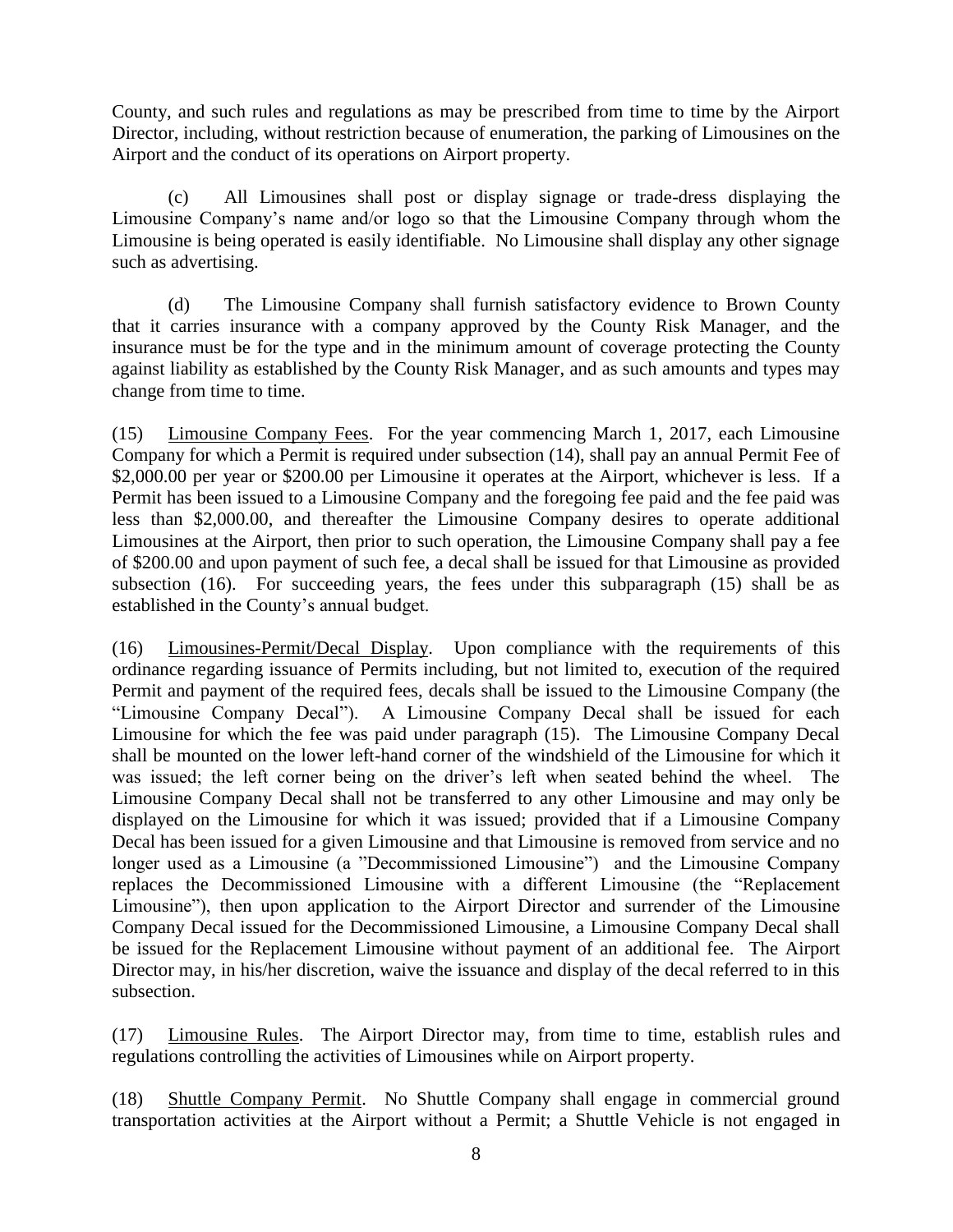commercial ground transportation activity if the owner or operator solely drops off a passenger and, after dropping off a passenger, immediately leaves Airport property without accepting another fare. The Permit will be valid for a one (1) year period commencing March 1 of each year through the last day of February of the succeeding year. Shuttle Vehicles must operate on a pre-reserved (reservation) basis only; on demand service is prohibited. A Permit may be issued after March 1 (a "Mid-Year Permit") and if a Mid-Year Permit is issued, it shall expire on the last day of the next February; the fees hereinafter set forth shall be the same whether the Permit is issued for a full or partial year. There shall be no refund for Permittees who cease operations during the Permit year either voluntarily or through revocation or suspension of the Permit nor if a given Shuttle Vehicle is no longer operated by the Shuttle Company during the Permit Year. The Permit cannot be transferred or assigned. The Permit shall be issued by the Airport Director subject to the following terms and conditions:

(a) At the time of issuance of a Permit to a Shuttle Company, the Shuttle Company shall execute a "Permit" by and between the Shuttle Company and Brown County. Such Permit shall be on terms determined by the Airport Director, consistent with this ordinance and uniform for all Shuttle Companies.

(b) The Shuttle Company shall abide by applicable laws of the United States and all applicable statutes, codes, ordinances, rules, and regulations of the State of Wisconsin, Brown County, and such rules and regulations as may be prescribed from time to time by the Airport Director, including, without restriction because of enumeration, the parking of Shuttle Vehicles on the Airport and the conduct of its operations on Airport property.

(c) All Shuttle Vehicles shall post or display signage or trade-dress displaying the Shuttle Company's name and/or logo so that the Shuttle Company through whom the Shuttle Vehicle is being operated is easily identifiable. No Shuttle Vehicle shall display any other signage such as advertising.

(d) The Shuttle Company shall furnish satisfactory evidence to Brown County that it carries insurance with a company approved by the County Risk Manager, and the insurance must be for the type and in the minimum amount of coverage protecting the County against liability as established by the County Risk Manager, and as such amounts and types may change from time to time.

(19) Shuttle Company Fees. For the year commencing March 1, 2017, each Shuttle Company for which a Permit is required under Subsection (18), shall pay an annual Permit Fee of \$2,000.00 per year or \$200.00 per Shuttle Vehicle it operates at the Airport, whichever is less. If a Permit has been issued to a Shuttle Company and the foregoing fee paid and the fee paid was less than \$2,000.00, and thereafter the Shuttle Company desires to operate additional Shuttle Vehicles at the Airport, then prior to such operation, the Shuttle Company shall pay a fee of \$200.00 and upon payment of such fee, a decal shall be issued for that Shuttle Vehicle as provided subsection (20). For succeeding years, the fees under this subparagraph (19) shall be as established in the County's annual budget.

(20) Permit/Decal Display. Upon compliance with the requirements of this ordinance regarding issuance of Permits including, but not limited to, execution of the required Permit and payment of the required fees, decals shall be issued to the Shuttle Company (the "Shuttle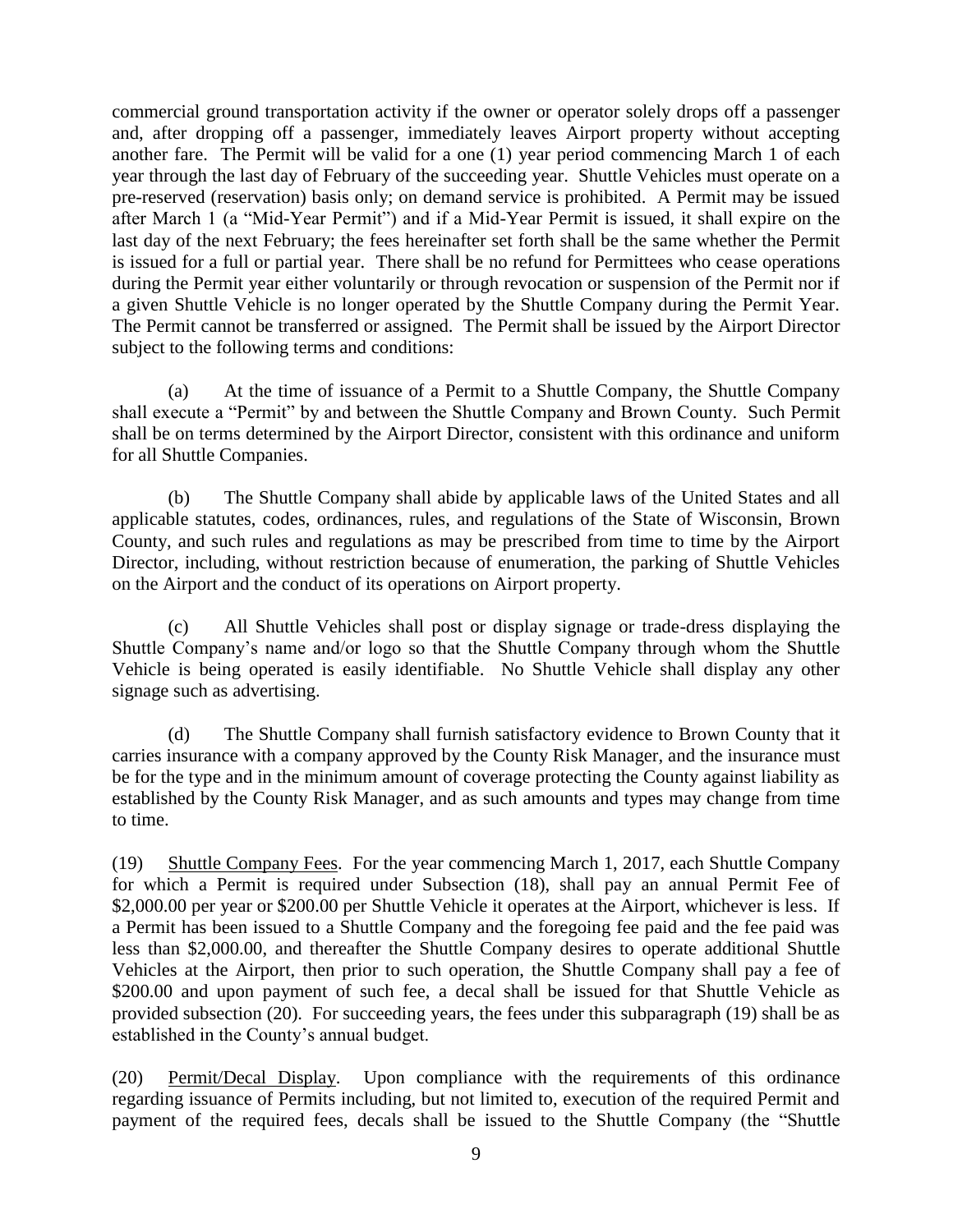Company Decal"). A Shuttle Company Decal shall be issued for each Shuttle Vehicle for which the fee was paid under subsection (19). The Shuttle Company Decal shall be mounted on the lower left-hand corner of the windshield of the Shuttle Vehicle for which it was issued, the left corner being on the driver's left when seated behind the wheel; provided that if a Shuttle Company Decal has been issued for a given Shuttle Vehicle and that Shuttle Vehicle is removed from service and no longer used as a Shuttle Vehicle (a "Decommissioned Shuttle Vehicle") and the Shuttle Company replaces the Decommissioned Shuttle Vehicle with a different Shuttle Vehicle (the "Replacement Shuttle Vehicle"), then upon application to the Airport Director and surrender of the Shuttle Company Decal issued for the Decommissioned Shuttle Vehicle, a Shuttle Company Decal shall be issued for the Replacement Shuttle Vehicle without payment of an additional fee. The Shuttle Company Decal shall not be transferred to any other Shuttle Vehicle and may only be displayed on the Shuttle Vehicle for which it was issued. The Airport Director may, in his/her discretion, waive the issuance and display of the decal referred to in this subsection.

(21) Shuttle Company Rules. The Airport Director may, from time to time establish rules and regulations controlling the activities of Shuttle Vehicles while on Airport Property.

(22) Vehicle Standards. This subsection applies to all vehicles operated at the Airport whether or not such vehicle is deemed engaged in ground transportation activities under subsection (2). In this subsection, the term "vehicle" means a Taxicab, Limousine, Courtesy Vehicle, and Shuttle Vehicle. The vehicle shall meet all safety standards required by law and be kept in good operating condition and appearance, including, but not limited to the following:

(a) A vehicle shall not have a windshield or any window which is cracked or broken.

(b) A vehicle's interior and exterior shall be free of dirt, mud, oil, rips, tears, exposed springs, food stuff, trash, waste material, or any other substance or object capable of harm, damage, or injury to, or interference with the person, clothing, personal property, comfort, or convenience of any passenger, whether upon ingress or egress of such vehicle or while riding therein. A vehicle shall have an exterior which is free of any misshapen or deformed condition arising from collision, crash, or other impact. Vehicles shall be free of holes in floor boards, and the trunk shall be empty except for emergency equipment. The vehicle shall be free of exterior rust and exteriors must be painted a uniform color so as not to have patches of un-matching paint on the vehicle. The vehicle shall have operational headlights, taillights, parking lights, and right/left turn signals; there shall be no missing bumper(s), taillight covers, license plates, or mirrors; there shall be no missing or different style hubcaps; there shall be no oil, coolant, or other fluid leaks; the vehicle's exhaust pipe shall be secured and the muffler operational; there shall be no unsecured or missing decorative pieces (chrome).

(23) Driver Conduct and Appearance. This subsection applies to all drivers of Taxicabs, Limousines, Courtesy Vehicles, and Shuttle Vehicles who operate at the Airport whether or not deemed engaged in commercial ground transportation activities. The Taxicab Company, Limousine Company, Shuttle Company, or establishment providing Courtesy Vehicle transportation are responsible for their respective drivers complying with the provisions of this subsection and shall also be responsible for any violation thereof. All Taxicabs, Limousines, Courtesy Vehicles, and Shuttle Vehicles and their drivers may be inspected, at any time, for compliance with the standards listed in this subsection. It shall be a violation for any driver of a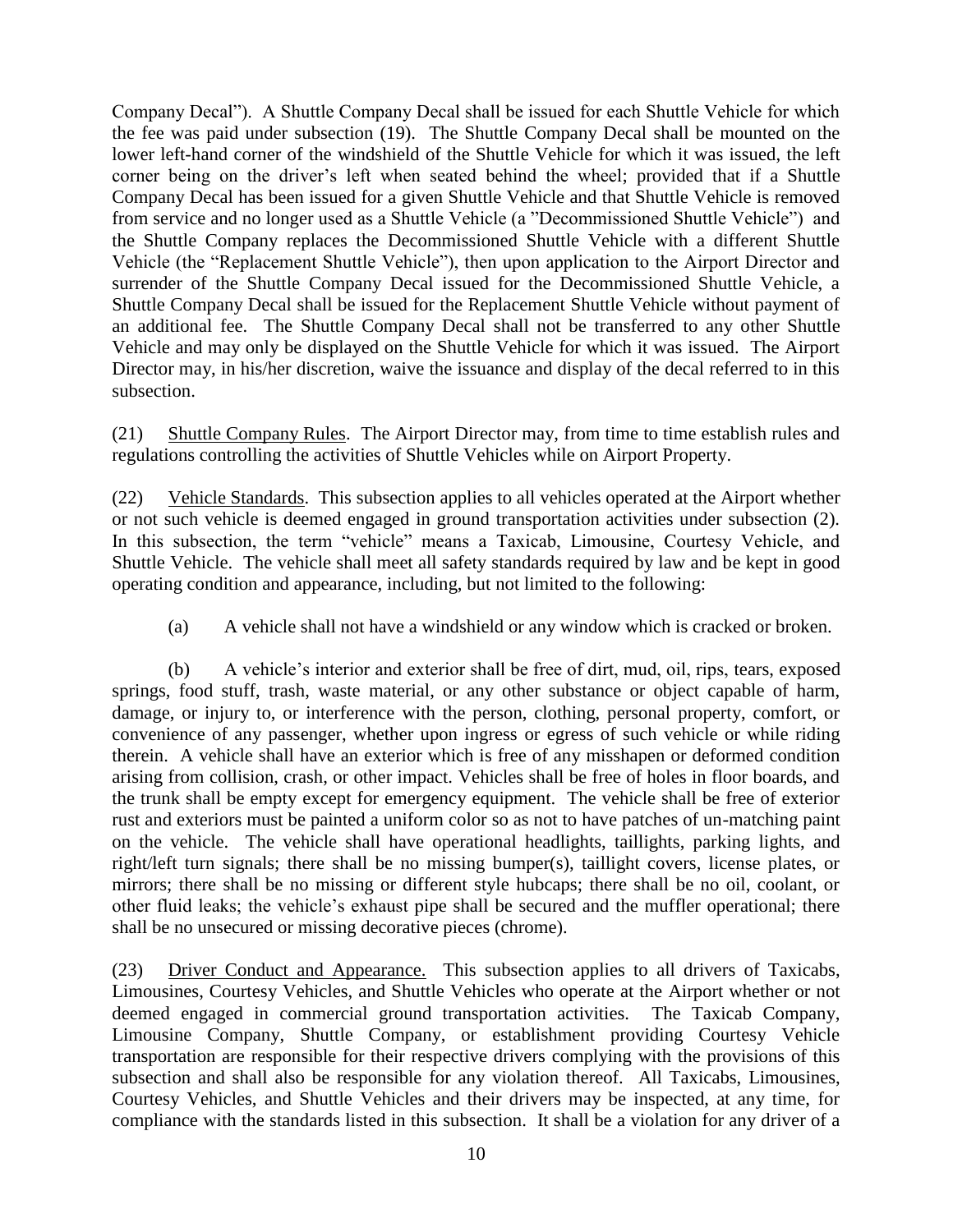Taxicab, Limousine, Courtesy Vehicle, or Shuttle Vehicle to do any of the following on the property of the Airport:

(a) Interfere or attempt to interfere in any manner whatsoever with a passenger selection of ground transportation service.

(b) Solicit, or attempt to solicit, any passenger by the utterance of words, by repeated and persistent canvassing or loitering upon the approaches or exits to the Airport terminal building, or by other acts which are calculated to induce persons to engage a particular ground transportation service.

(c) Fail to diligently remove, or cause to be removed, his/her vehicle from Airport property in the event such vehicle becomes inoperative.

(d) Engage in the use of profanity or obscenity within the hearing of any member of the public, display any rudeness or discourtesy to any member of the public or, while in a designated loading or unloading zone, sleep or recline in or on any motor vehicle, or sit on the exterior thereof.

(e) Stage a vehicle in any location other than a designated staging area.

(f) Load or unload, or attempt to load or unload, any passenger at any location other than a designated zone.

(g) Dispose of garbage, papers, refuse, or other material on Airport property, except in receptacles provided for that purpose, or use a comfort station other than in a clean and sanitary manner, or expectorate (spit) on floors, walls, or other surfaces of any Airport facility.

(h) Drink intoxicating beverages, be intoxicated, or in a drugged condition, or commit any disorderly, obscene, or indecent act, or commit any act of nuisance, nor conduct or engage in any form of gambling, or violate any federal, state, or local laws on the Airport property.

(i) Fail or refuse to comply with or otherwise violate any administrative regulation promulgated by the Airport Director, or any lawful directive of the Airport Director or Airport Security.

(24) Taxicab Fares. Prior to transporting patron(s)/passenger(s), a Taxicab Driver shall, if requested by the patron(s)/passenger(s), inform the patron(s)/passenger(s) of the fare to be charged for the requested transport. The fare shall include all amounts (excluding tip) that the patron(s)/passenger(s) will be required to pay the Taxicab Driver upon completion of the transport. Unless the patron(s)/passenger(s) requests a material change in the requested transport, thereby resulting in a material change in the distance and/or time to accomplish the same, the amount payable by the patron(s)/passenger(s) shall be the amount initially quoted by the Taxicab Driver.

(25) Regulations. All Limousines, Courtesy Vehicles, Taxicabs, TNC Vehicles, Shuttle Vehicles, Baggage Carriers, Freight Carriers, and Mail Carriers shall stage, load and unload in such a manner and in such areas as may be designated from time to time by the Airport Director.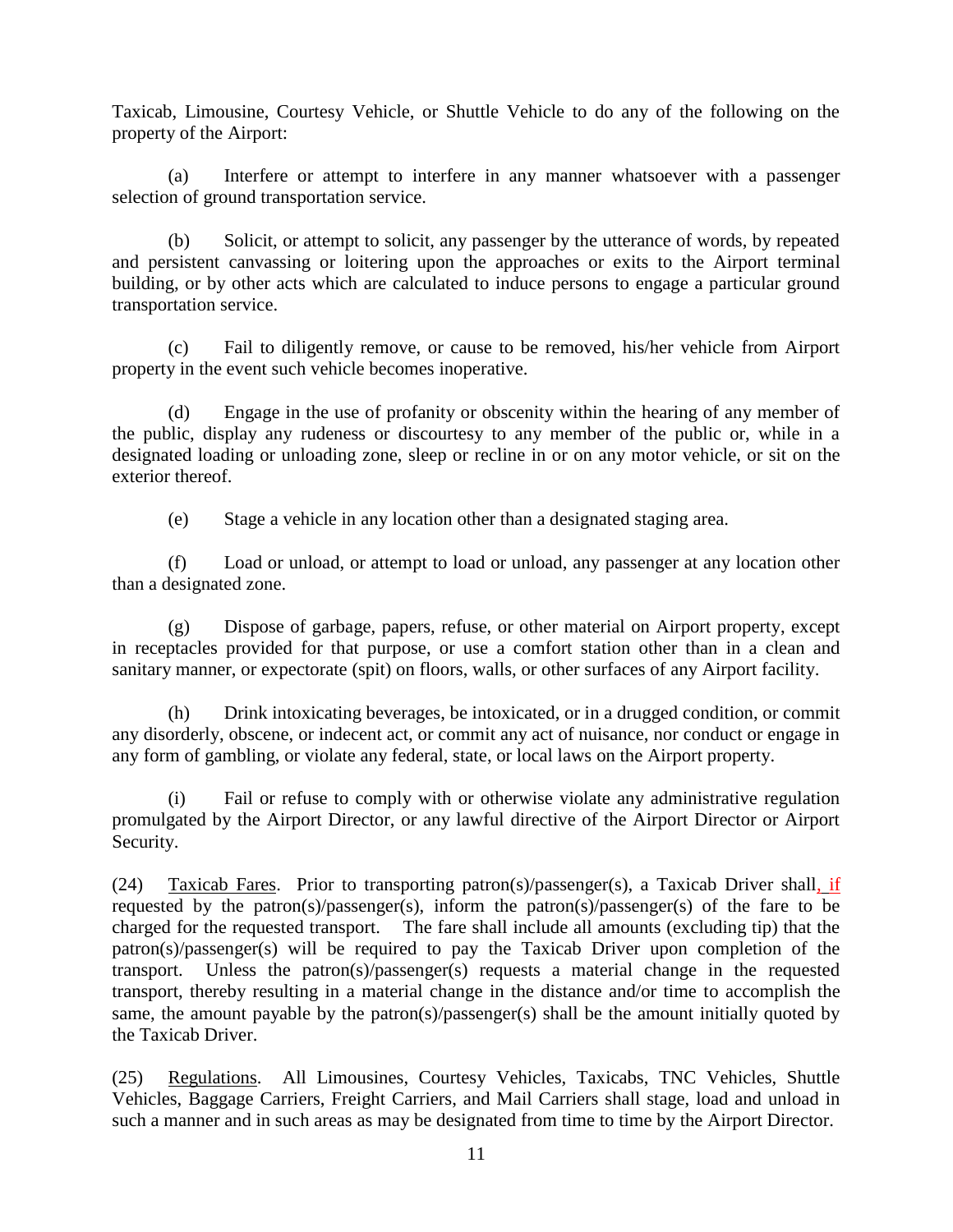### (26) Revocation and Suspension of Permit; Denial of Access.

(a) Permits issued under this section may be revoked or suspended by the Airport Director in the event Permittee, its employees, agents, or servants have failed to comply with any of the following:

- (i) Provisions of this Code;
- (ii) Regulations promulgated pursuant to this Chapter; or

(iii) In the event that user, its employees, agents, or servants become involved on the Airport premises in any disturbance, altercation, or dispute, verbally or otherwise, with the public or with agents or servants of any transportation or aviation company, or with the employees, agents, or officers of Brown County.

(b) Users of the Airport who, under this Section 25.09 are not required to obtain a Permit may be denied access to the Airport in the event such user, its employees, agents, or servants have failed to comply with any of the following:

- (i) Provisions of this Code;
- (ii) Regulations promulgated pursuant to this Chapter; or

(iii) In the event that the user, its employees, agents, or servants become involved on the Airport premises in any disturbance, altercation, or dispute, verbally or otherwise, with the public or with agents or servants of any transportation or aviation company, or with the employees, agents, or officers of Brown County.